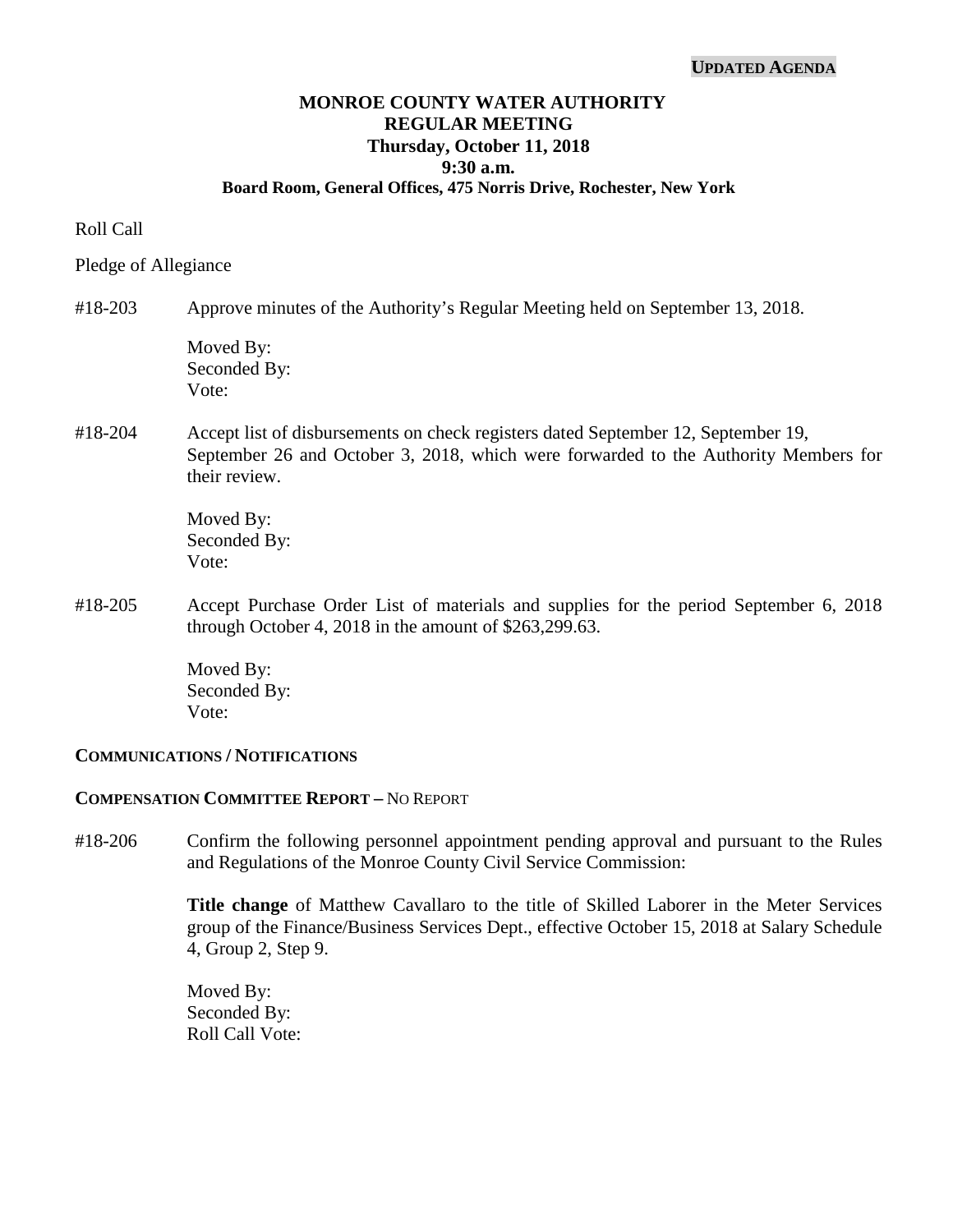# MONROE COUNTY WATER AUTHORITY REGULAR MEETING – October 11, 2018

## #18-207 **RESOLUTION AUTHORIZING EXECUTING A 40-YEAR RETAIL LEASE AGREEMENT FOR OPERATION OF WATER DISTRICTS WITH THE TOWN OF BRIGHTON**

**WHEREAS**, the Authority is operating the Town of Brighton's water system in accordance with the existing Retail Lease Agreement dated July 10, 1978; and **WHEREAS**, the Town of Brighton has requested a renewal of the Retail Lease Agreement with the Authority for a new forty (40) year term. **NOW, THEREFORE, BE IT RESOLVED BY THE MEMBERS OF THE MONROE COUNTY WATER AUTHORITY:**

to execute a **40-year Retail Lease Agreement with the Town of Brighton**.

Moved By: Seconded By: Roll Call Vote:

#18-208 Authorize the Executive Director to enter into a **Professional Services Agreement** with Cardiac Life for annual on-site Cardiopulmonary Resuscitation, Heart Start Automated External Defibrillator, Preventing Disease Transmission and First Aid Training for a period of two  $(2)$  years, with the option to extend for three  $(3)$  – one  $(1)$  year terms, if mutually agreeable with both parties. The cost of said training not to exceed \$7,500 per year.

> Moved By: Seconded By: Roll Call Vote:

#18-209 Authorize the **purchase of Wireless Network equipment to enhance the MCWA's network infrastructure** utilizing the NYS OGS Technology and Commodity contracts for a total estimated cost of \$52,000.

> Moved By: Seconded By: Roll Call Vote:

#18-210 Authorize a **unit price purchase contract award for Couplings** from low responsive, responsible bidder, Core & Main, with a total bid of \$42,875.02 based on estimated quantities. This is a one year, unit price contract with the option to extend for four additional one-year periods years upon mutual consent.

> Moved By: Seconded By: Roll Call Vote:

#18-211 Authorize the **use of NYS OGS Contract No. PC68215**-**Group #05602, Award #23094 for the purchase of Ultra-Low Sulphur Diesel Fuel** for Authority vehicles and equipment for an estimated amount of \$475,000 through the contract period ending August 27, 2020.

> Moved By: Seconded By: Roll Call Vote: